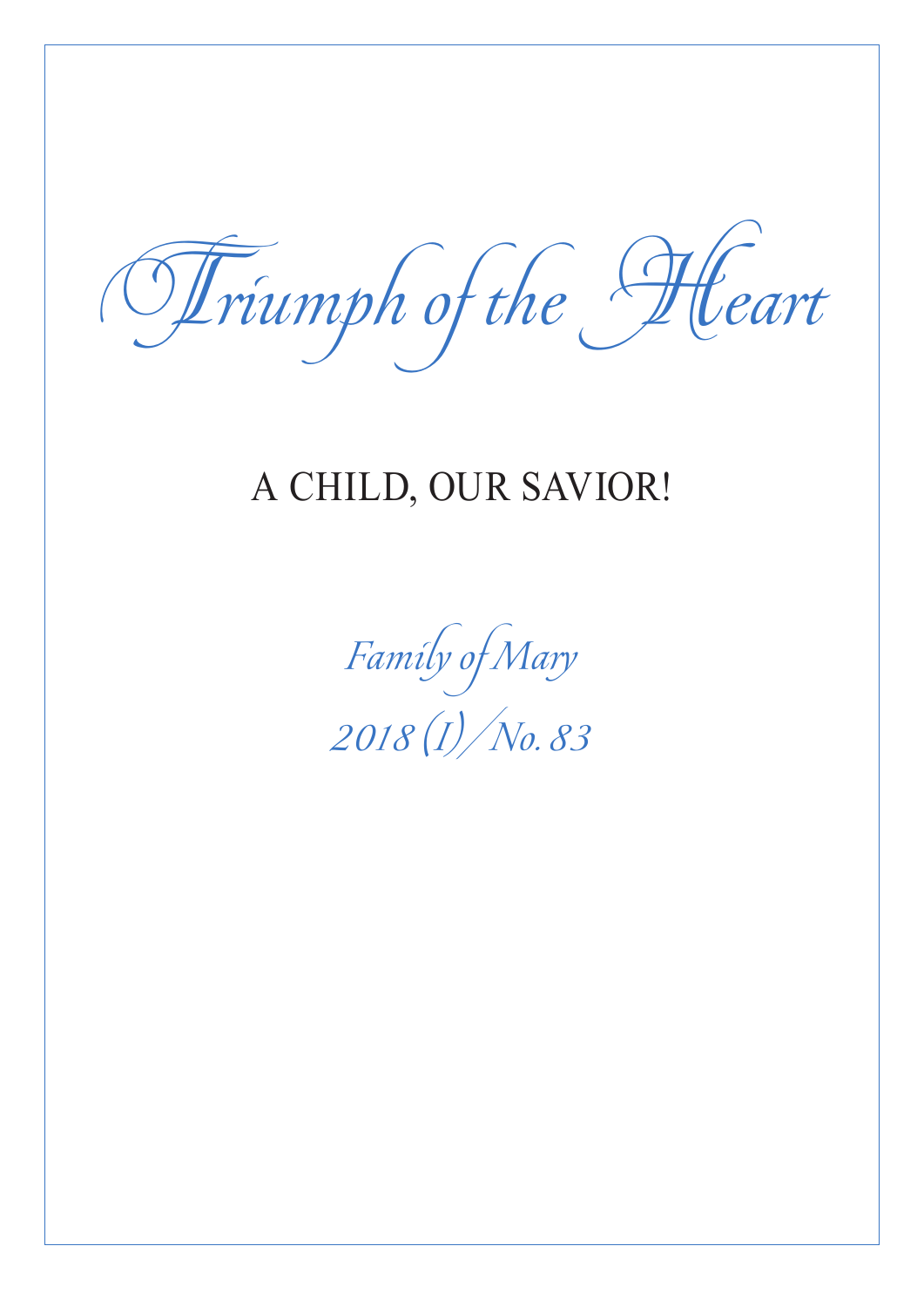"<br>/other Teresa's mission ... remains for us today an eloquent witness to God 's closeness to the poorest of the poor." Pope Francis in the homily for Mother Teresa's Canonization September 4, 2016

Our Work Began at Christmas

*On September 4, 2016, tens of thousands of pilgrims from around the world and thirteen heads of state were present in St. Peter's Square for the canonization of Mother Teresa of Calcutta (1910 – 1997). Everyone knew the "Mother of the Poor", who gave her life for the poorest of the poor, especially for abandoned children and the protection of the unborn. "Every child is a gift of God," she used to say. "If you hear of some woman who does not want to keep her child and wants to have an abortion, try to persuade her to bring him to me. I will love that child, seeing in him the sign of God's love."*

" I *spent practically every Christmas of my life with orphans. I felt close to the Baby Jesus when I was with them,"* Mother Teresa of Calcutta once told the well-known Italian journalist Renzo Allegri, who met Mother Teresa through Bishop Hnilica. She often spoke to him in interviews about her children and Christmas, *"the greatest cosmic event in history."* She told the journalist that it was her mother back home in Skopje who first encouraged her to spend the holidays with poor children.

*"Every Sunday, Mother accompanied* 

*us to some poor family in the city, to bring them groceries and clothing. We went to the poorest families on Christmas. I remember a poor widow with seven little children living in a dirty, dark room. It broke my heart when we visited them and found these poor creatures all squeezed together on a single bed which was no more than a pile of greasy blankets. A single room for eight people with a tiny kitchen and no bathroom!* 

*"It was our mother who explained to us that Jesus came into the world in dismal*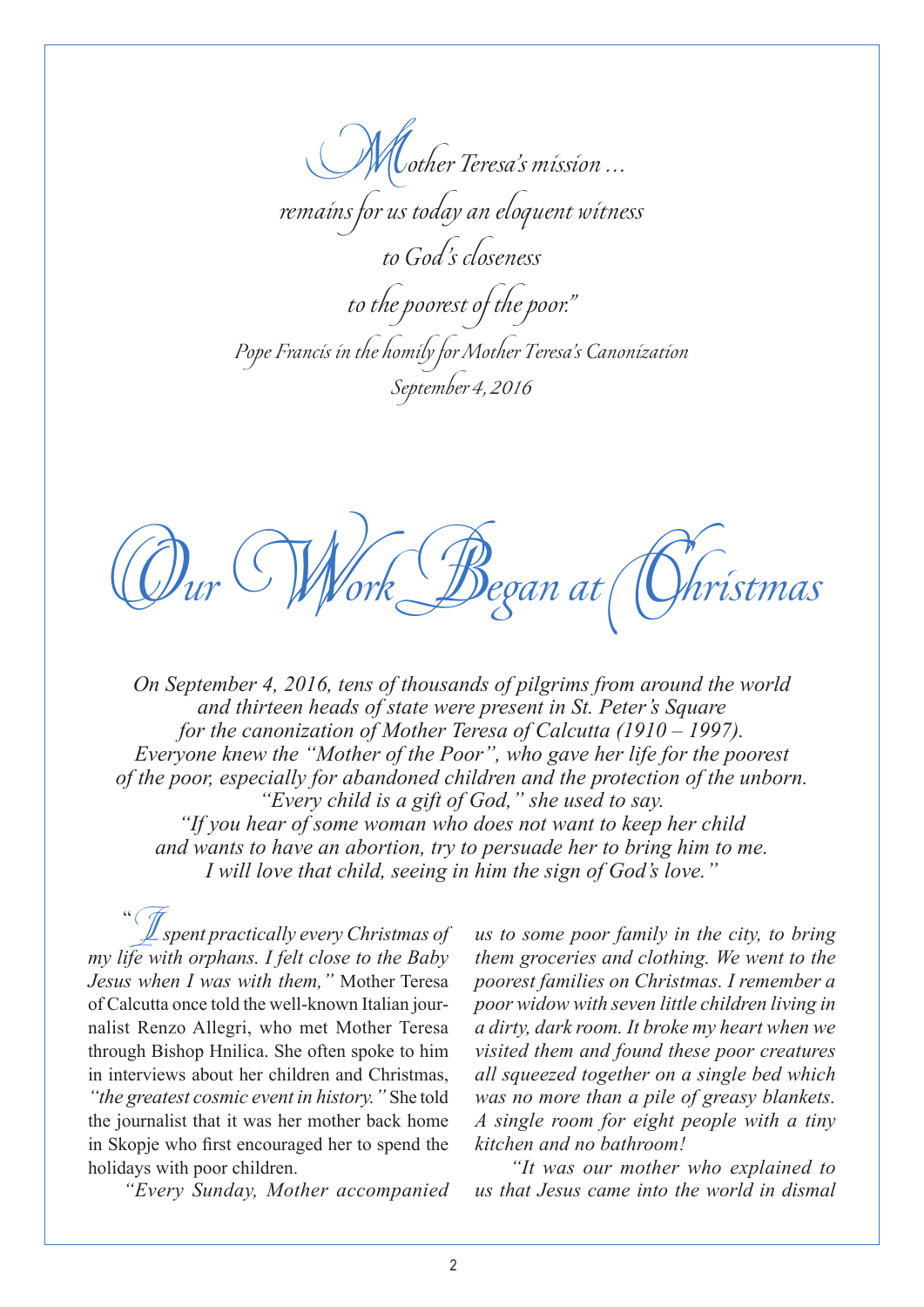*poverty too, in a stable which was worse than this room. I cried when I heard these words."*

Mother Teresa came from a wealthy Albanian family. Her father was a respected businessman, and the family lived in a comfortable villa in Skopje. Nevertheless, at the wish of her parents

*M* other Teresa taught for eighteen years, but then, as she said, *"I received a call within the call. Jesus let me understand that I should take in the poorest of the poor. … I wanted to start my new mission on Christmas Day in 1948. Yes, I consciously chose Christmas because this feast represents the essence of our Faith. Christmas symbolizes suffering and, at the same time, the triumph of the Son of God made man. Suffering because of the birth into poverty and coming into the world of exile and trial; triumph, because Jesus, who became man, redeemed mankind, conquered death and gave us the Resurrection.*

*"After the Holy Mass on the morning of December 21, 1948, I went to the only slum I knew in Motijhil, a poor quarter close to the school where I had taught for years. I had been sending my students to this slum for years at Christmas time, to bring gifts which I had prepared for poor children whom I did not know.*

*"The moment had finally arrived when I could go to the children myself to celebrate Christmas, in 'direct' contact with Jesus who*  the girl deepened her contact to the poor, and ultimately, she became a religious sister in order to dedicate herself completely to the poor. The Sisters of Loreto, whom she joined, worked in mission countries, but their aim was primarily education.

*lives in the poor. I spent the whole day in Motijhil, making friends with the mothers and playing with their children. I was so happy, that I completely forgot that I had no place to spend the night. In the evening, I started looking for a place to stay. For me, it was a little bit like Our Lady in labor finding no room in the inn, and finally having to choose a stable for bringing Jesus into the world. In my case, it was the middle of the night before I found a woman who would rent me a poor shack for five Rupees a month.* 

*"The very next day, I started teaching five children in the shack. My first five children! In my building, there was neither a table nor chairs, and I didn't have a blackboard. I wrote the letters of the alphabet on the bare floor with a stick. That is how I taught class! Three days later, the five children had turned into twenty-five, and before the end of the year, there were forty-one. Later on, I set up a school there large enough to teach five hundred children. Since then, I celebrate the anniversary of my work every year on Christmas."*



Bishop Paul Maria Hnilica from Slovakia lived a close friendship with Mother Teresa for thirty-three years. During his repeated visits to India, the bishop supported her and her sisters in their missionary work, often for weeks at a time. This made him realize, "Christmas was at the center of Mother Teresa's spirituality. This feast meant the most to her because her work for the poor began at Christmas in 1948.

"She saw the weak, defenseless child who

was born in the stable in Bethlehem in everyone… especially in the abandoned children. I spent several Christmases with Mother Teresa, but I remember one in particular: I was in India, in Calcutta. Mother Teresa had invited me for dinner on December 24th, to celebrate Christmas Eve with her and her sisters. It was a frugal meal, quite meager really, as is the practice with the Missionaries of Charity. Yet it was a dinner rich with affection, joy and fellowship. The atmosphere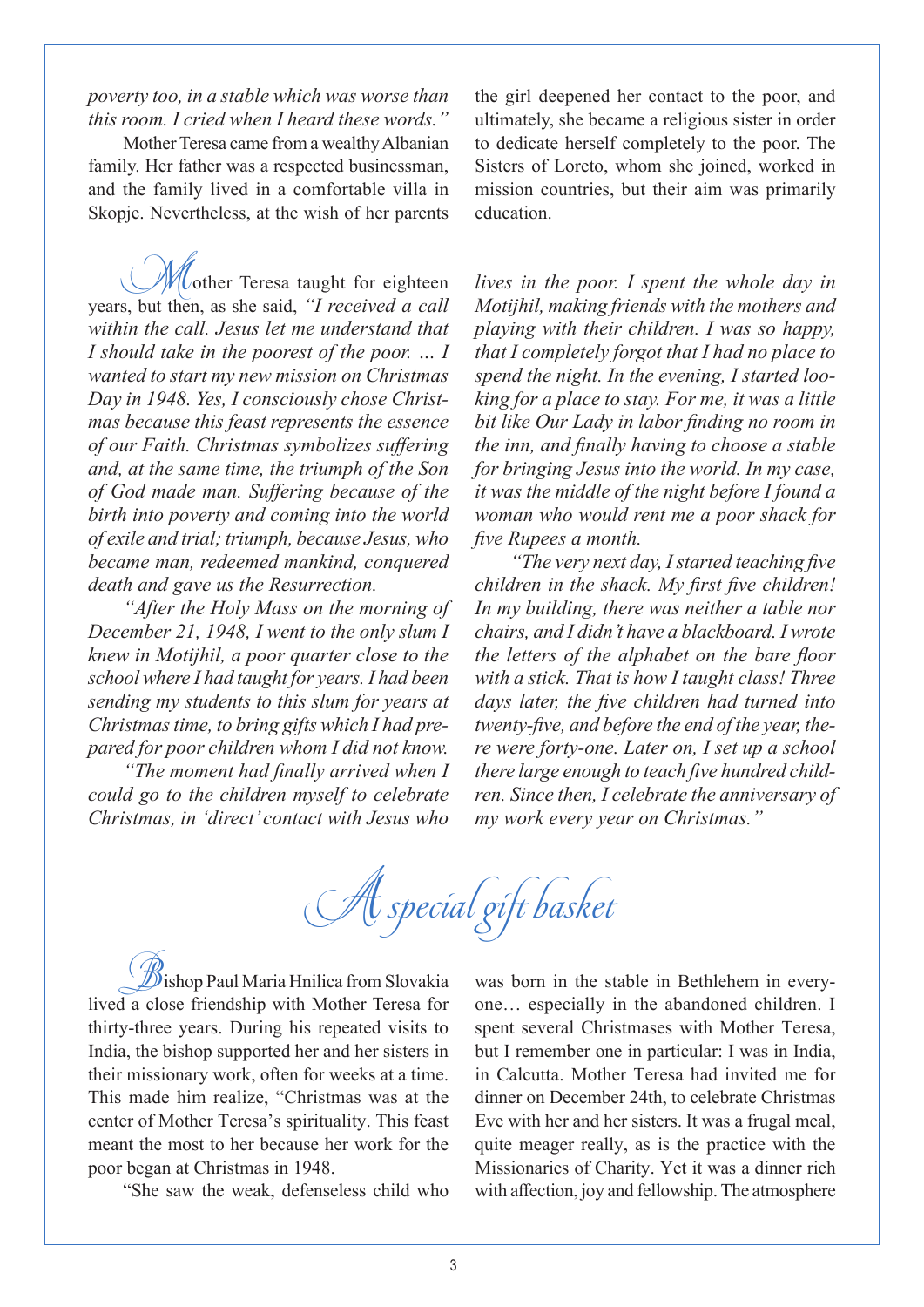was so loving that we almost forgot to eat—suddenly we heard a knocking at the door. One of the sisters went to look and came back with a basket covered with a cloth. *'A woman gave this to me and hurried away,'* she said. As she brought the basket over to Mother Teresa, she added, *'It was surely a benefactor who wanted to give us a little something to eat for Christmas.'* 

*"*Mother Teresa pulled off the cloth and her eyes started to glow. *'Jesus has arrived,'* she said with a radiant smile. The sisters ran over to take a look. In the basket was a baby, just a few days old, sleeping. It was an abandoned child.

Possibly the woman who brought it was the newborn's mother who could not keep it and therefore entrusted it to the sisters. Something like this happened frequently in Calcutta.

"The sisters huddled together around the basket with cries of joy, raptured by the sleeping baby. Their excitement woke the little one, and it started to cry. Mother Teresa took the child in her arms. She smiled as she did so, yet, at the same time, she had tears in her eyes. *'Now we can say that our Christmas is really complete, isn't it?'* she asked. *'Jesus has come to us. We must thank God for this wonderful gift.'"*

From Starry Skies Thou Comest

 $\mathcal{H}$ lphonsus was a very gifted child from a wealthy noble family, De' Liguori, in Naples, Italy, the third largest city in the world at the time. By the age of sixteen, he already completed doctorates in both civil and canon law. The deeply faithful young man was a sought-after lawyer who never lost a case—until the summer of 1723.

In a sensational lawsuit between two dukes worth millions, the honest twenty-seven-year-old suffered a bitter defeat through corrupt politics. Shaking with dismay, he left the courtroom saying, *"World, now I know you; courthouses, you'll never see me again!"* 

Shortly thereafter, during a visit to the poor in a hospital for the terminally ill, Alphonsus heard God's call to follow him in an overwhelming conversion experience. Alphonsus clearly heard the Lord's words, *"Leave the world, give yourself to me."* With tears in his eyes, he offered himself completely to God, *"Here I am, do with me as you will."* He immediately went to the church "Our Lady of Ransom" and placed his dagger on the altar at the foot of Our Lady's statue as a sign of his willingness to let go of the world, and there he promised to become a priest.Ever more aware of Jesus' redeeming love, the seminarian decided

to dedicate himself, even beyond his strength, to the needy. Later, as a young diocesan priest, he became a true friend to the 30,000 so-called "Lazzaroni", Naples' poor and homeless. The further the parish missions were from the cities, the more shaken and "more fatally wounded" Alphonsus was at seeing the material misery and the religious ignorance of the people out in the country; nobody cared for these souls! Wanting to proclaim the Redeemer's love to them, Alphonsus placed at their service his compassionate heart and all his abilities as a gifted preacher and confessor, poet, painter and musician. In the ragged huts of the goat herders in the mountains close to Scala over the Amalfi Coast, for example, Alphonsus prayed, sang and explained the Word of God in a way they could understand. It was here in 1732, at the age of thirty-six, that the apostle founded the "Redemptorists", the "Congregation of the Most Holy Redeemer". In the engaging homilies, prayers and meditations which he composed, Alphonsus never shied away from placing before everybody's eyes with touching words what the Redeemer had done in the manger and on the Cross for that person so that he too would love the Redeemer. And many changed their lives.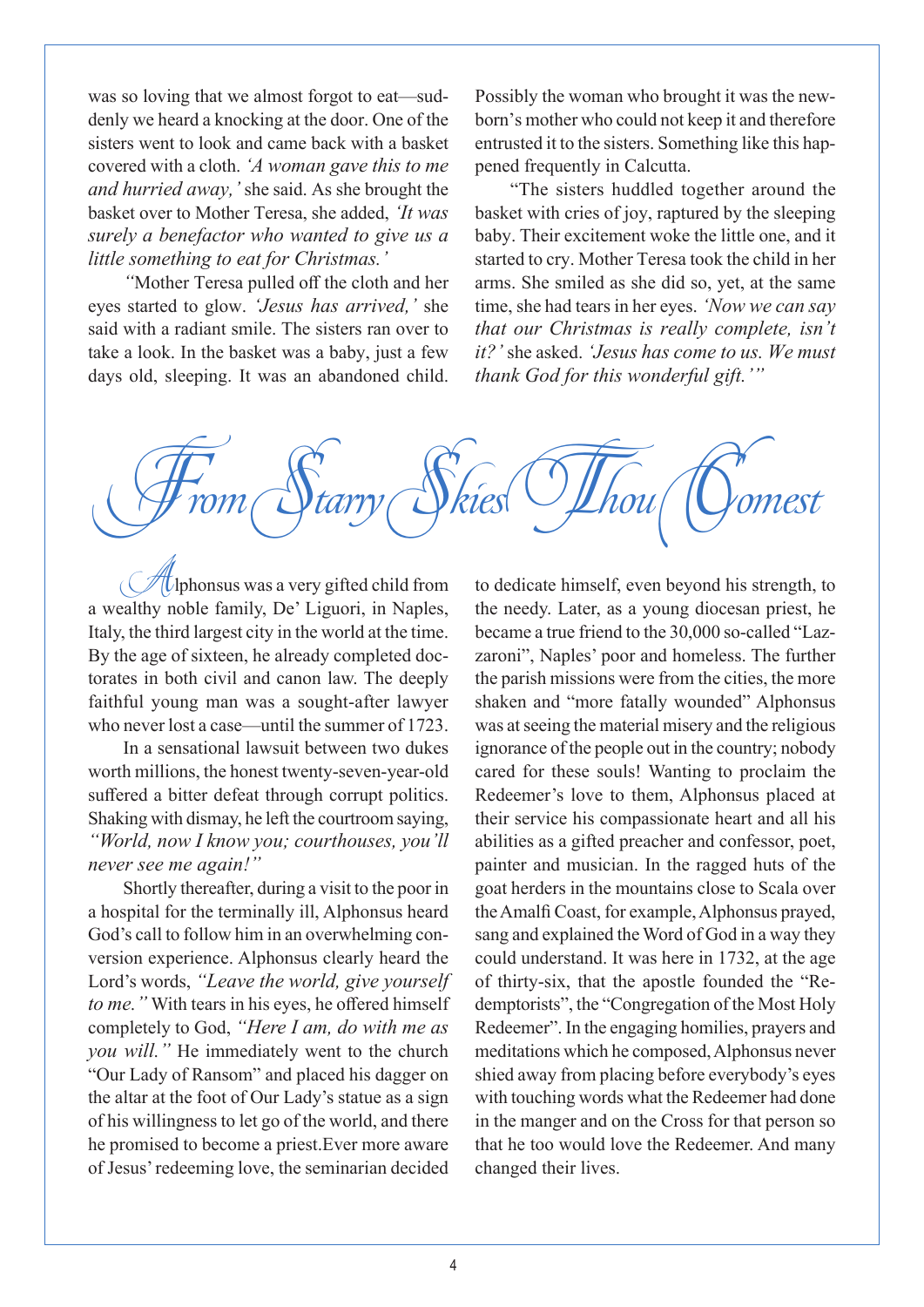pending hours before the Blessed Sacrament, Alphonsus marveled when meditating on just how deep our Lord descended: *"First, you appear among us as a child in a stable, a poor man in the workshop, then as the condemned one on the wood of the Cross and finally in the form of bread upon our altars. Tell me, is there anything else you can devise so that we love you? … When I hear the words, 'manger, Cross, altar,' I burn with desire to do great things for you, my Jesus, you who have done and endured such inconceivable things for me."* Love and redemption—these were the key

 $\mathcal H$ lphonsus had a simple, childlike soul, and when his faith-filled heart began to overflow, he stopped thinking and began—like a true Neapolitan—to rhyme and sing. Thanks to his musical training with Master Cajetan Greco the composition of rhymes and music came to him naturally.

During a parish mission to Nola in December 1755, the apostle wrote the spirited Christmas carol *"Tu Scendi dalle Stelle—From Starry Skies Thou Comest",* which, to this day, is a beloved song in Italy at Christmas time.

Fr. Michael Zambadelli heard about Alphonsus' composition and audaciously asked if he could copy it. Alphonsus did not want to permit words which the stable in Bethlehem spoke to Alphonsus so that he, like St. Francis, was unable to separate himself from this place. Here, he learned the virtues of the Divine Child—the infinitely great one who made himself little and accessible to all. He, who as God belongs only to himself, desired so much to belong to us so that from now on anyone can say, *"Jesus is all mine—his body and blood are mine, his suffering and merits are mine, his life is mine, his death is mine. … Yes, this man was born to suffer for us. Therefore, he accepted a body which is fully capable of suffering."*

him, but he left the score laying on the table in his room and went to pray in the church. Fr. Michael could not resist—he secretly copied the music and stuck it in his cassock pocket. Soon the moment arrived during the evening service when Alphonsus started singing his carol; the people sang with him enthusiastically. Then the missionary paused suddenly, as if he could not really remember the other verses, and told the altar server standing next to him, *"Go to Fr. Michael and ask him for the copy in his pocket."* The priest, red with embarrassment, met Alphonsus afterwards in the rectory. Giving him a wink, the former lawyer said, *"Fr. Michael, I'm going to turn you in for spiritual robbery."*

Translated from: Josef Heinzmann, Unruhe der Liebe: Alfons Maria von Liguori (1696-1787), Kanisius-Verlag Freiburg

Alphonsus' mother taught him to love Mary. He liked to meditate about Our Lady and her motherly role within the mystery of Christmas, and he understood that everything she did for Baby Jesus back then, she continues to do for us. In addition to instilling a deep faith in Alphonsus, his mother also gave him a little statue of Baby Jesus wrapped in cloth. He carried it with him wherever he went. Today, it is in the Redemptorismonastery museum in Pagani, where on August 1, 1787, the saint died at the age of ninety. Alphonsus was one of the most successful parish missionaries and authors in the history of the Church. By the end of his life, he had written 111 works, including the precious book "The Practice of the Love of Jesus Christ" and his famous "Moral Theology". It was with good reason that Bl. Pope Pius IX declared the prophetic pastor a Doctor of the Church with the title "Doctor Zelantissimus", "the most zealous". Pope Pius XII named him the patron of confessors and moral theologians.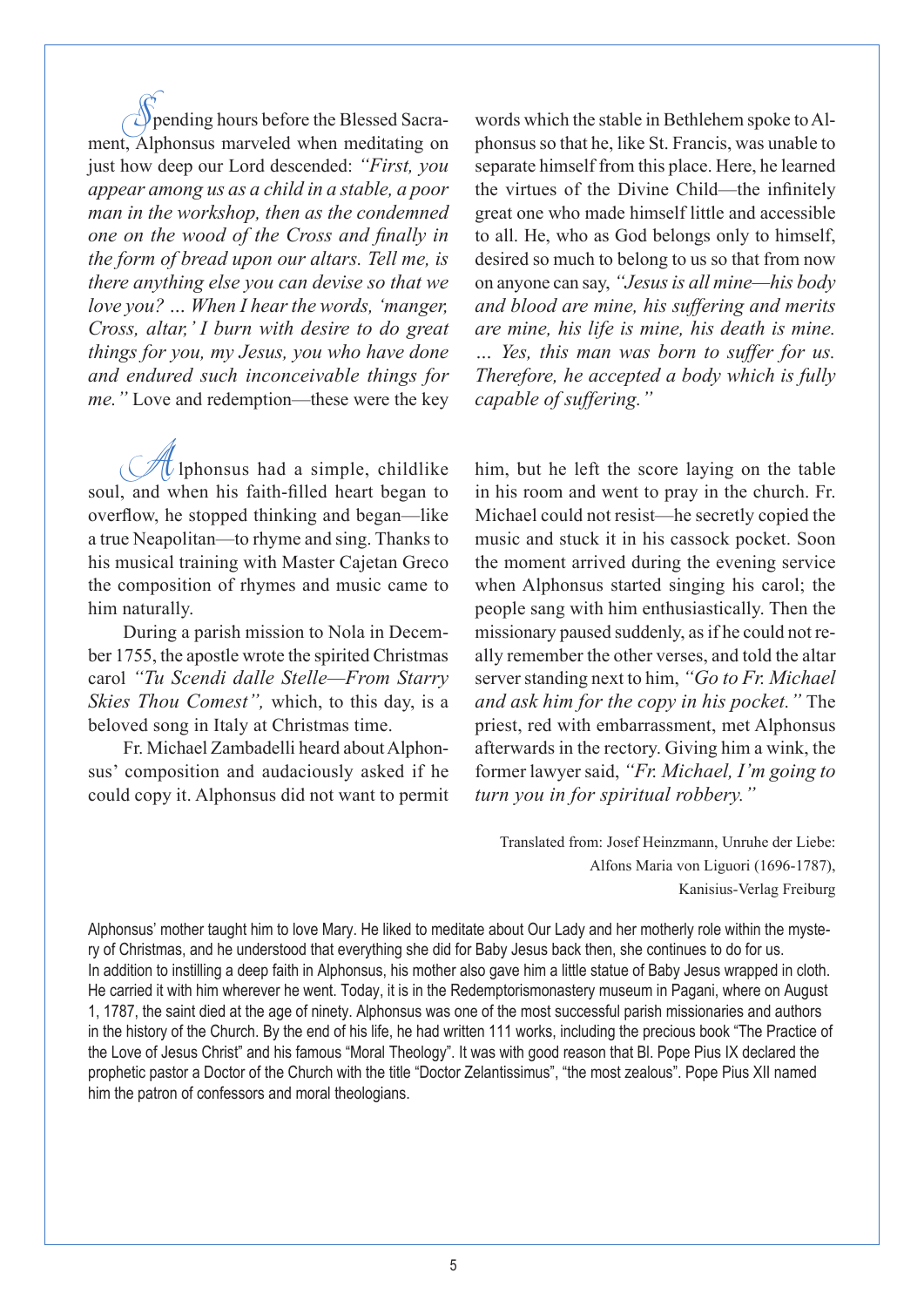The Feast of Feasts

*During his touching homily at Midnight Mass in St. Peter's in 2011, Pope Benedict XVI, then still in office, unlocked for us the joy of Christmas in a particularly beautiful way. Six years later, it still speaks consolation and hope to us when we feel the weight of our times like never before.*

" T*he kindness and love of God our Savior for mankind were revealed":* this is the new, consoling certainty that is granted to us at Christmas. The Prophet Isaiah describes the epiphany that took place at Christmas in greater detail: *"A child is born for us, a son given to us and dominion is laid on his shoulders; and this is the name they give him: Wonder-Counsellor, Mighty-God, Eternal-Father, Prince-of-Peace. Wide is his dominion in a peace that has no end."* This is the only text in the Old Testament in which it is said of a child, of a human being: his name will be Mighty-God, Eternal-Father.

God has appeared—as a child. It is in this guise that he pits himself against all violence and

<sup>1</sup> In 1223, when Saint Francis of Assisi celebrated Christmas in Greccio with an ox and an ass and a manger full of hay, a new dimension of the mystery of Christmas came to light. Saint Francis of Assisi called Christmas *"the feast of feasts"*—above all other feasts—and he celebrated it with *"unutterable devotion".* He kissed images of the Christ-child with great devotion and he stammered tender words such as children say, so Thomas of Celano tells us. Francis discovered Jesus' humanity in an entirely new depth. This human existence of God became most visible to him at the moment when God's Son, born of the Virgin Mary, was wrapped in swaddling clothes and laid in a manger. For God's Son to take the form of a child, a truly human child, made a profound impression on the heart of the Saint of

brings a message that is peace. At this hour, when the world is continually threatened by violence in so many places and in so many different ways we cry out to the Lord:

O mighty God, you have appeared as a child and you have revealed yourself to us as the One who loves us, the One through whom love will triumph. And you have shown us that we must be peacemakers with you. We love your childish estate, your powerlessness, but we suffer from the continuing presence of violence in the world, and so we also ask you: manifest your power, O God. In this time of ours, in this world of ours, cause the oppressors' rods, the cloaks rolled in blood and the footgear of battle to be burned, so that your peace may triumph in this world of ours.

## Assisi, transforming faith into love.

*"The kindness and love of God our Savior for mankind were revealed"—*this phrase of Saint Paul now acquired an entirely new depth. In the child born in the stable at Bethlehem, we can, as it were, touch and caress God.

This has nothing to do with sentimentality. Francis loved the child Jesus, because for him it was in this childish estate that God's humility shone forth. In the child Jesus, God made himself dependent, in need of human love; he put himself in the position of asking for human love—our love. Today Christmas has become a commercial celebration, whose bright lights hide the mystery of God's humility, which in turn calls us to humility and simplicity. Let us ask the Lord to help us see through the superficial glitter of this season,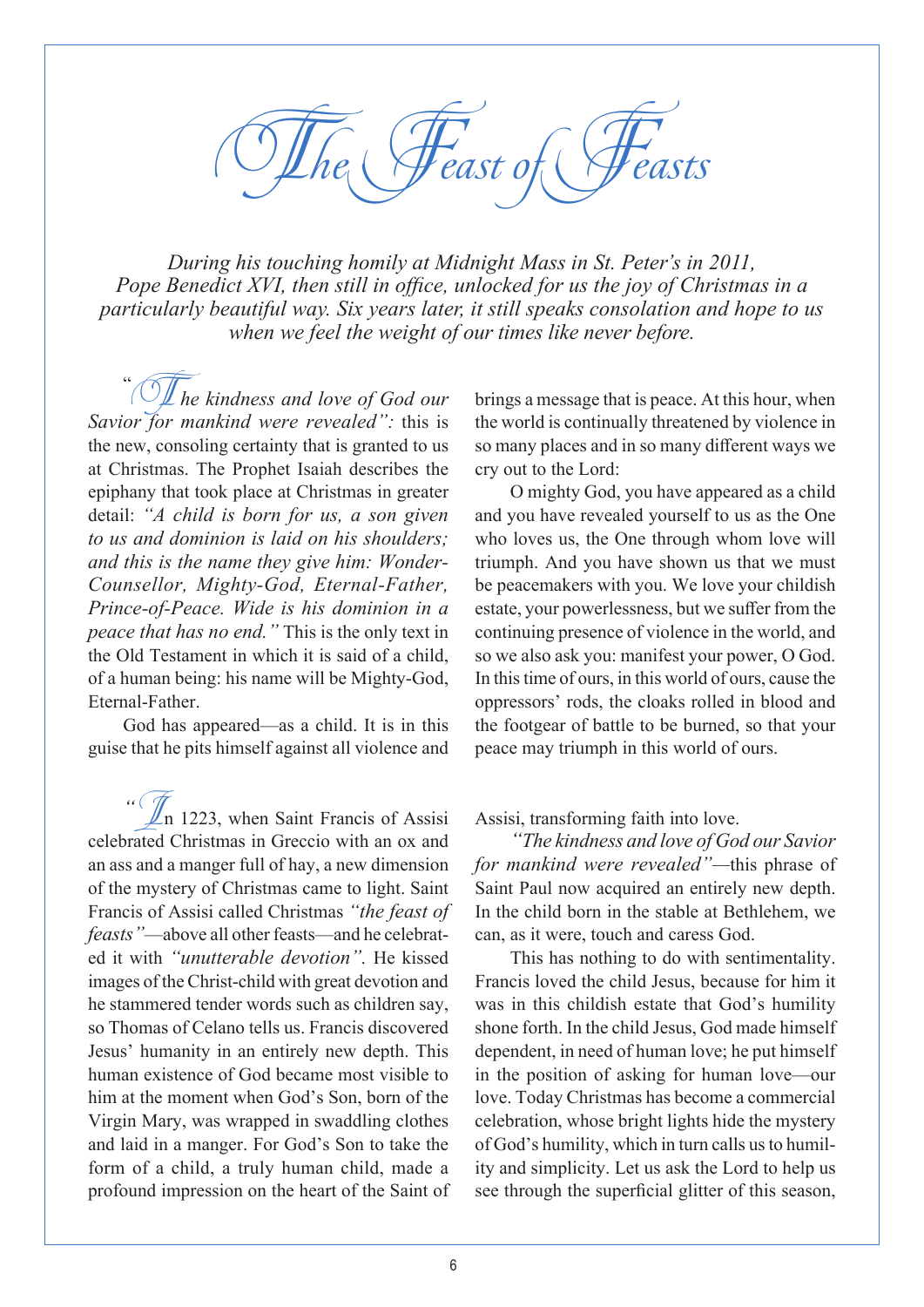and to discover behind it the child in the stable in Bethlehem, so as to find true joy and true light.

Francis arranged for Mass to be celebrated on the manger that stood between the ox and the ass. Later, an altar was built over this manger, so that where animals had once fed on hay, men could now receive the flesh of the spotless lamb Jesus Christ, for the salvation of soul and body. Francis himself, as a deacon, had sung the Christmas Gospel on the holy night in Greccio with resounding voice. Through the friars' radiant Christmas singing, the whole celebration seemed to be a great outburst of joy. It was the encounter with God's humility that caused this joy—his goodness creates the true feast.

Today, anyone wishing to enter the Church of Jesus' Nativity in Bethlehem … must dismount from the high horse of our "enlightened" reason. … We must follow the interior path of Saint Francis—the path leading to that ultimate outward and inward simplicity which enables the heart to see. … Let us also pray especially at this hour for all who have to celebrate Christmas in poverty, in suffering, as migrants, that a ray of God's kindness may shine upon them, that they—and we—may be touched by the kindness that God chose to bring into the world through the birth of his Son in a stable. Amen.

Excerpts from his homily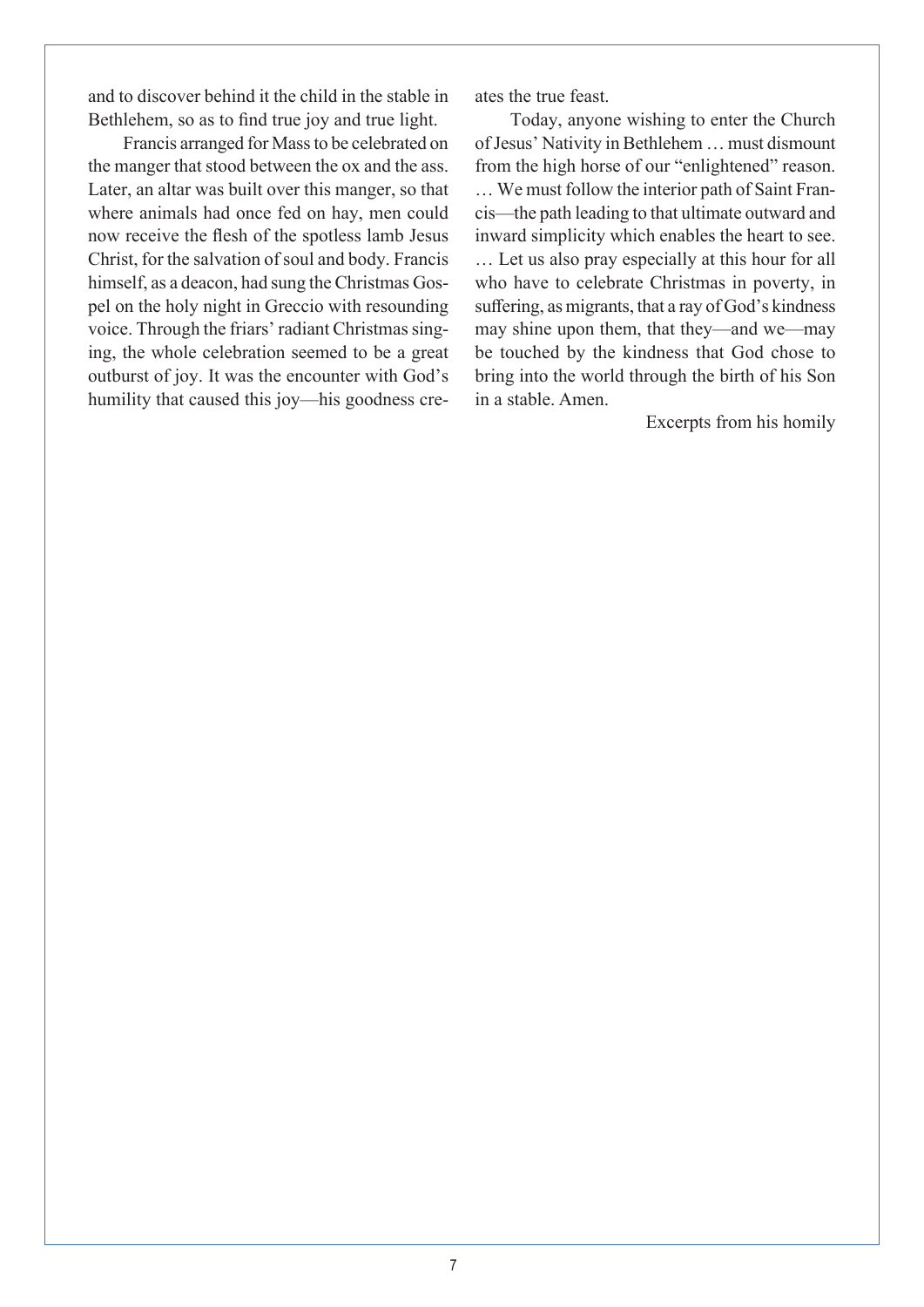

It was just a small, white envelope stuck among the branches of our Christmas tree. No name, no identification, no inscription. It has peeked through the branches of our tree for the past ten years. It all began because my husband, Mike, hated Christmas. Oh, not the true meaning of Christmas, but the commercial aspects of it—overspending and the frantic running around at the last minute to get a tie for Uncle Harry and the dusting powder for Grandma; gifts given in desperation because you couldn't think of anything else. Knowing he felt this way, I decided one year to bypass the usual shirts, sweaters, ties and so forth. I reached for something special just for Mike. The inspiration came in an unusual way.

Our son, Kevin, who was twelve that year, was on the wrestling team at the school he attended. Shortly before Christmas, there was a non-league match against a team sponsored by an inner-city church. These youngsters, dressed in sneakers so ragged that shoestrings seemed to be the only thing holding them together, presented a sharp contrast to our boys in their spiffy blue and gold uniforms and sparking new wrestling shoes. As the match began, I was alarmed to see that the

 $\mathscr{F}$  or each Christmas, I followed the tradition—one year sending a group of mentally handicapped youngsters to a hockey game, another year a check to a pair of elderly brothers whose home had burned to the ground the week before Christmas, and so on.

The white envelope became the highlight of our Christmas. It was always the last thing opened on Christmas morning, and our children ignoring their new toys—would stand with wideeyed anticipation as their dad lifted the envelope from the tree to reveal its contents. As the children grew, the toys gave way to more practical presents,

other team was wrestling without headgear, a kind of light helmet designed to protect a wrestler's ears. It was a luxury the opposing team obviously could not afford.

Well, we ended up walloping them. We took every weight class. And as each of their boys got up from the mat, he swaggered around in his tatters with false bravado, a kind of street pride that couldn't acknowledge defeat. Mike, seated next to me, shook his head sadly, *"I wish just one of them could have won,"* he said. *"They have lots of potential, but losing like this could take the heart right out of them."* Mike loved kids—all kids. He so enjoyed coaching little league football, baseball and lacrosse.

That's when the idea for his present came. That afternoon, I went to a local sporting goods store and bought an assortment of wrestling headgear and shoes and sent them anonymously to the inner-city church. On Christmas Eve, I placed a small white envelope on the tree, the note inside telling Mike what I had done, and this was his gift from me. Mike's smile was the brightest thing about Christmas that year. And that same bright smile lit up succeeding years.

but the envelope never lost its allure.You see, we lost Mike last year due to dreaded cancer. When Christmas rolled around, I was still so wrapped in grief that I barely got the tree up.

But Christmas Eve found me placing an envelope on the tree, and in the morning, it was joined by three more. Each of our children, unbeknownst to the others, had placed an envelope on the tree for their dad.

The tradition has grown and someday will expand even further with our grandchildren standing around the tree with wide-eyed anticipation watching as their fathers take down the envelope.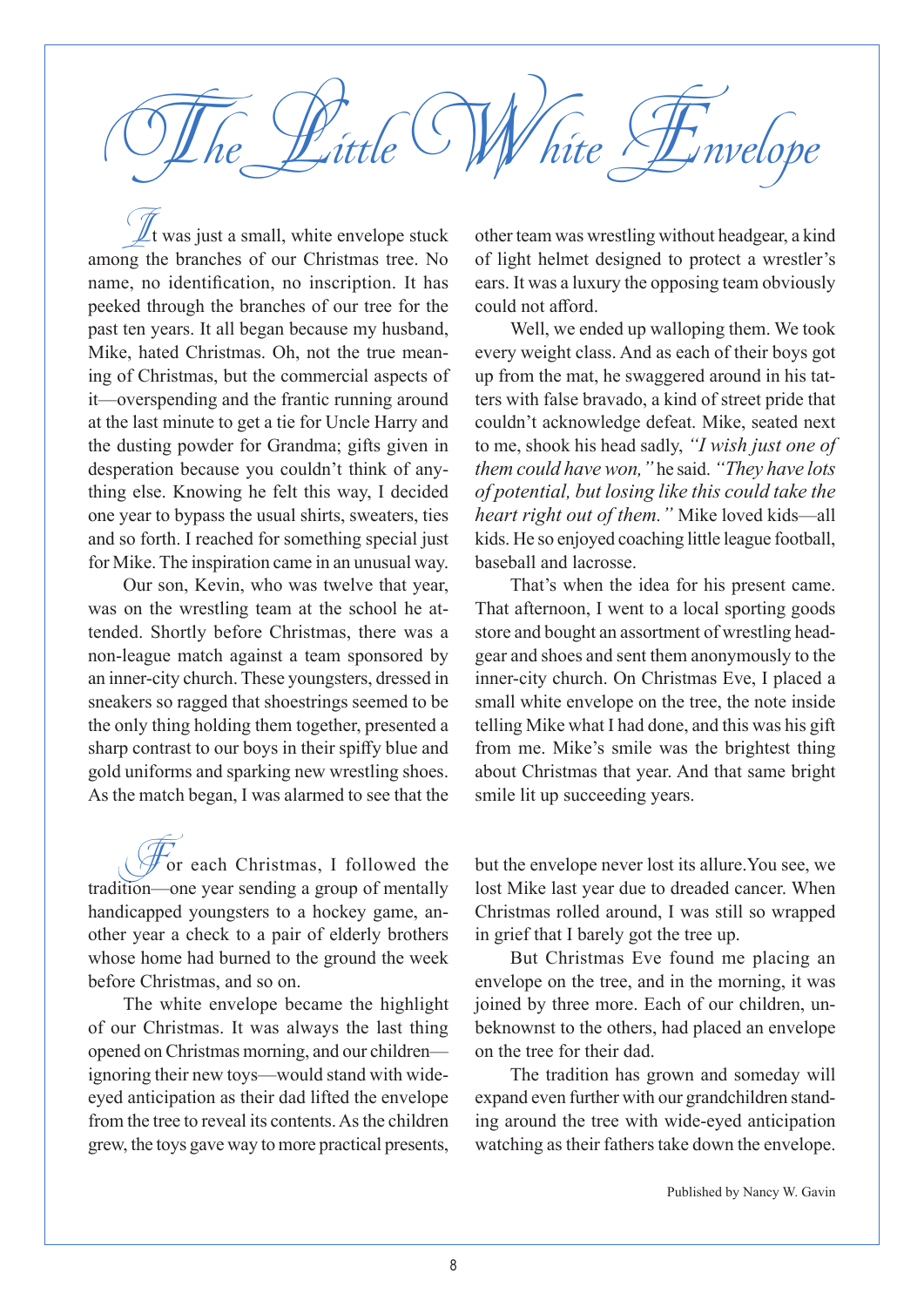The Divine Ohild Consoles and Heals

*Sr. Emmanuel from the community of the Beatitudes has lived in Medjugorje since 1990. During a pilgrimage, the words of Our Lady, "I need you!" captured her heart and never let it go. As a result, she left her homeland, France, to stand in the service of the Queen of Peace. Nearly every day she speaks to French, English or Italian pilgrims about the mysteries of our Faith and has helped countless people to turn trustingly to God. Her great love is Baby Jesus, which is why she named her house Bethlehem. She shares with us some of her valuable experiences.*

he majority of people who visit Medjugorje come with great concerns or wounds and hope for help or healing. It has been my experience that, in many cases, Baby Jesus very unexpectedly proves to be a wonderful counselor and physician. One priest, for example, openly admitted to me, *"Baby Jesus is really my least concern. As a university professor, I have more important things on my mind!"* 

However, after attending a talk I gave, he decided to try what I suggested. Something special happened to him about which he then testified. *"After I imagined Our Lady placing Baby Jesus in my arms, I was really embarrassed. I thought, 'What should I do with him now?'* 

*"I felt very uncomfortable, and I would have been happy to give him back. Nevertheless, I was suddenly overcome by a tenderness, the like of which I had never experienced.* 

*"The grace only lasted for a few seconds, but it changed my life. I am no longer the same person. The Baby Jesus made me meek and comprehensive; he melted my heart. And how drastically I needed that!"*

Another time, during one of my talks, I invited the listeners to imagine taking in their arms the Baby Jesus whom Mary was holding out to them. Valerie from the USA later told me what she experienced when she did that: *"To hold Jesus*  *as a baby was something entirely new to me because I had always imagined Jesus only as a grown man. Yet I did what Sr. Emmanuel told us to do and started speaking with this Child in my heart. He seemed to come alive; I even had the impression that I could feel the weight of his body.* 

*"It took my breath away, because I felt in that moment the absence of my own son. I had become pregnant at the age of sixteen; I gave birth to him and then gave him up for adoption. I married some years later, but then I was never able to have children.* 

*"So, there was a big hole in my life, an emptiness in my heart which caused it to bleed incessantly. I had given up my only son! I felt this pain like never before and started to cry. I had only held my son Peter twice in my arms—once when he was a baby and now it seemed that he had come to me again with Baby Jesus. I felt how the Divine Child filled the void!* 

*"In the meantime, I am now forty-nine years old, and I know the problems from which my son suffers because I was not a mother for him. After this experience of grace, I called him and told him all about it. He silently listened to me. At the end, he only said, 'Mom, I love you!'*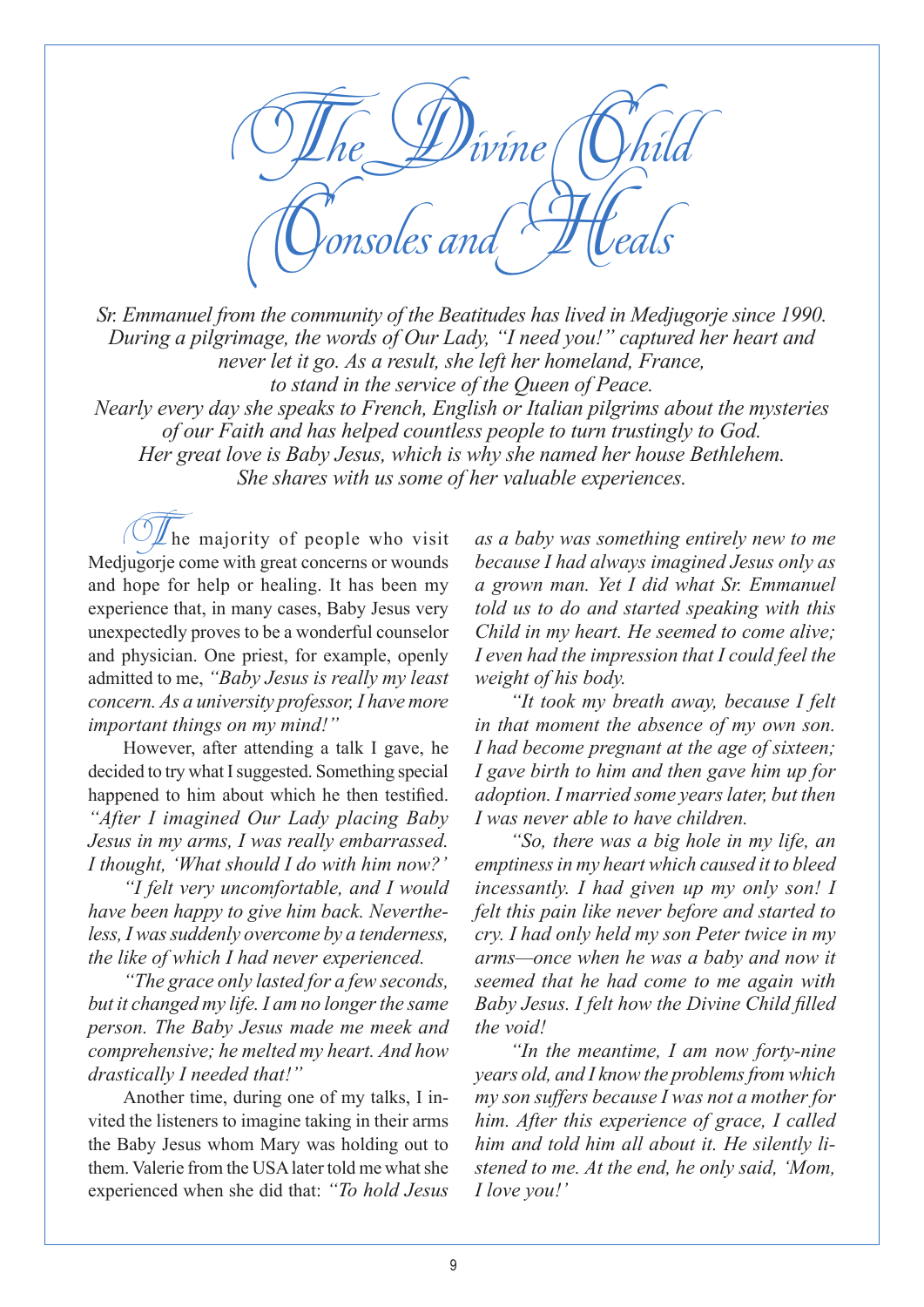*"He had never said these words to me. I cannot say thank you enough for what the Baby Jesus gave me and my son—an incredible healing! He freed me from a sadness which was constantly hidden in my heart, and he gave me back the dignity of a mother."*

A short time ago, a woman came to me after my talk and told me crying, *"I am almost sixty years old. Although I married young, I was* 

 $\ell$  his spiritual reality to which I try to lead the faithful, namely to livingly believe in Baby Jesus' presence and to prepare a place for him to live in their hearts, is nothing extraordinary among the mystics. St. Faustina wrote in her diary:

*"I saw Our Lady with the Infant Jesus, and the Holy Old Man [St. Joseph] standing behind them. The most holy Mother said to me, Take My Dearest Treasure, and She handed me the Infant Jesus. When I took the Infant Jesus in my arms, the Mother of God and Saint Joseph disappeared. I was left alone with the Infant Jesus. I said to Him, 'I know that You are my Lord and Creator even though You are so tiny.' Jesus stretched His little arms out to me and looked at me with a smile. My spirit was filled with incomparable joy. Then suddenly Jesus disappeared, and it was time for Holy Communion.* 

*"I went with the other sisters to the Holy Table, my soul deeply moved. After Holy Com-*

The five years, a phone call came, *"Sr. Emmanuel, please prepare a concrete foundation. We're coming in a month to set up the manger scene."* And he did. He arrived with ten men from France. In just a few days, they built the beautiful little wood house which was to become the dwelling place of the Holy Family.

Now we only needed the figures. They should be life-size statues so that people can speak with them as if they were alive. I asked in my newsletter if anybody knew where I could buy some. I did not have to wait long before an unknown benefactor gave us the whole Holy Family.

You cannot imagine with what joy we vener-

*unable to have children. My husband did not want to adopt, and so we had this cross in our marriage—an unimaginable suffering for me! But today… today,"* she needed a moment to compose herself before continuing with a trembling voice, *"I received my child! I will take very good care of him, believe me!"* The Baby Jesus made use of her suffering to prepare a manger deep in her heart, and now he lives there.

*munion, I heard these words in my soul: I am in your heart, I whom you had in your arms."* Diary 608 and 609

Women often entrust to me what they are suffering as the result of an abortion or a child they have lost. It became always clearer to me that, along with forgiveness, they especially need the warmth of Divine Love in order to return home healed or at least consoled. Yet, who could help them better than the Holy Family? In Our Lady, they encounter a merciful mother, in St. Joseph an understanding, tender father and in Baby Jesus they find forgiveness and healing. For this reason, I had the idea to build a manger scene for struggling mothers and couples. I spoke about it with Marcel, a talented handworker who is friends with our community. He loved the idea and promised to take care of it. Whenever we met, I hesitantly asked how the project was coming. He calmed me each time telling me, *"In my head, everything is finished."*

ated Baby Jesus here at Christmas for the first time in the "Little Bethlehem"! Since then, there has been no end to the visits to the Holy Family and to the graces given. Many return home not only consoled, but even healed by the Divine Child.

One of them is Lola from Quebec. She came to Medjugorje in October 2012, and told me:

*"I went with my pilgrim group to the manger, but I had my reservations. I thought, 'What can I really receive in such a place?' Our priest prayed for each one of us. When it was my turn, I started crying, seemingly without reason, and couldn't regain my composure. I saw before my eyes the scene which*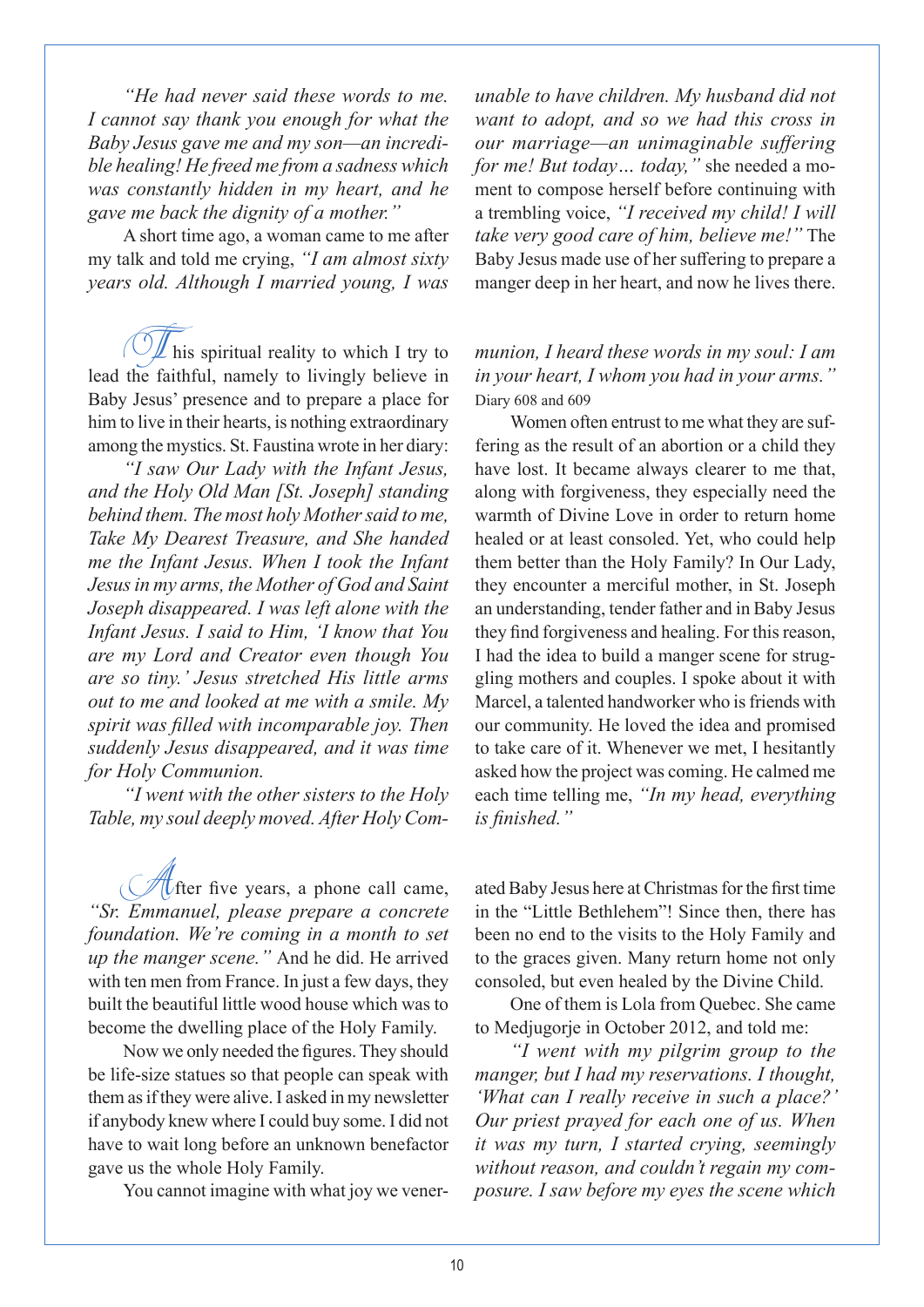*had taken place a number of times during my childhood.* 

*"We always went over to grandpa's house at Christmas time and, unfortunately, he abused me. Since then, I am always overcome by a deadly sadness at Christmas or whenever I*  *hear Christmas songs on the radio. I believed* 

*"I had forgiven him, but there was still a deep bitterness in me. Here, in this simple place, it all came back. And yet the Holy Family was here, above all the Baby Jesus, to heal me. They have given me peace."*



*Sr. Josefa Menendez (1890-1923), like St. Faustina, had already fulfilled her mission here on earth at the age of thirty-three. She lived for only four years as a modest lay sister in the Society of the Sacred Heart of Jesus in Poitiers, France, working as a seamstress.*  With the exception of her superior, none of the other sisters knew about her *mystical gifts and her great suffering as a victim soul for the conversion of sinners. In 1938, the cardinal protector of the congregation, Eugenio Pacelli, who would later become Pope Pius XII, allowed the publication of Jesus' messages to Sr. Josefa. "May they effectively contribute to awaken in many souls an always greater and more loving trust in the infinite mercy of the divine Heart toward sinners, which includes all of us."*

 $\mathbb{U}_{n}$  December 26, 1922, Josefa asked with Holy Communion that Our Lady bring the Baby Jesus and teach her to love and console the Divine Child. She wrote in her diary: *"I spoke to her as one speaks to one's mother, with great confidence, and after Communion I begged her to adore Him for me and to teach me how to thank Him."* Then Our Lady appeared and brought Josefa the Baby Jesus with the words, *"Look, my child, I bring you your Jesus. … Place Him deep down in your heart. See how cold He is! You can warm Him by your love. He is so good, and He loves you so much! Let Him be the sole King of your heart."*

Josefa assured Our Lady that she really wanted to love Baby Jesus, but that, unfortunately, she was not always faithful in fulfilling what he desired of her. *"Then in His sweet baby voice He said: 'Mother, I have asked Josefa to make Me a little tunic adorned with many souls.' … Our Lady at once replied: 'Yes, give Him* 

*souls, and do not let any go away from Him.'"*

Josefa professed to the heavenly Mother her sincere desire to carry out this task with her whole heart, that is, to help souls come closer to God through prayer and sacrifice. And yet, despite her sound resolution, she was confronted with her own lack of diligence.

Dear reader, does this not also apply to us? Yet Our Lady responds tenderly, *"Do not fear, my child, Jesus asks only for your good will. Try your best and prove your affection in that*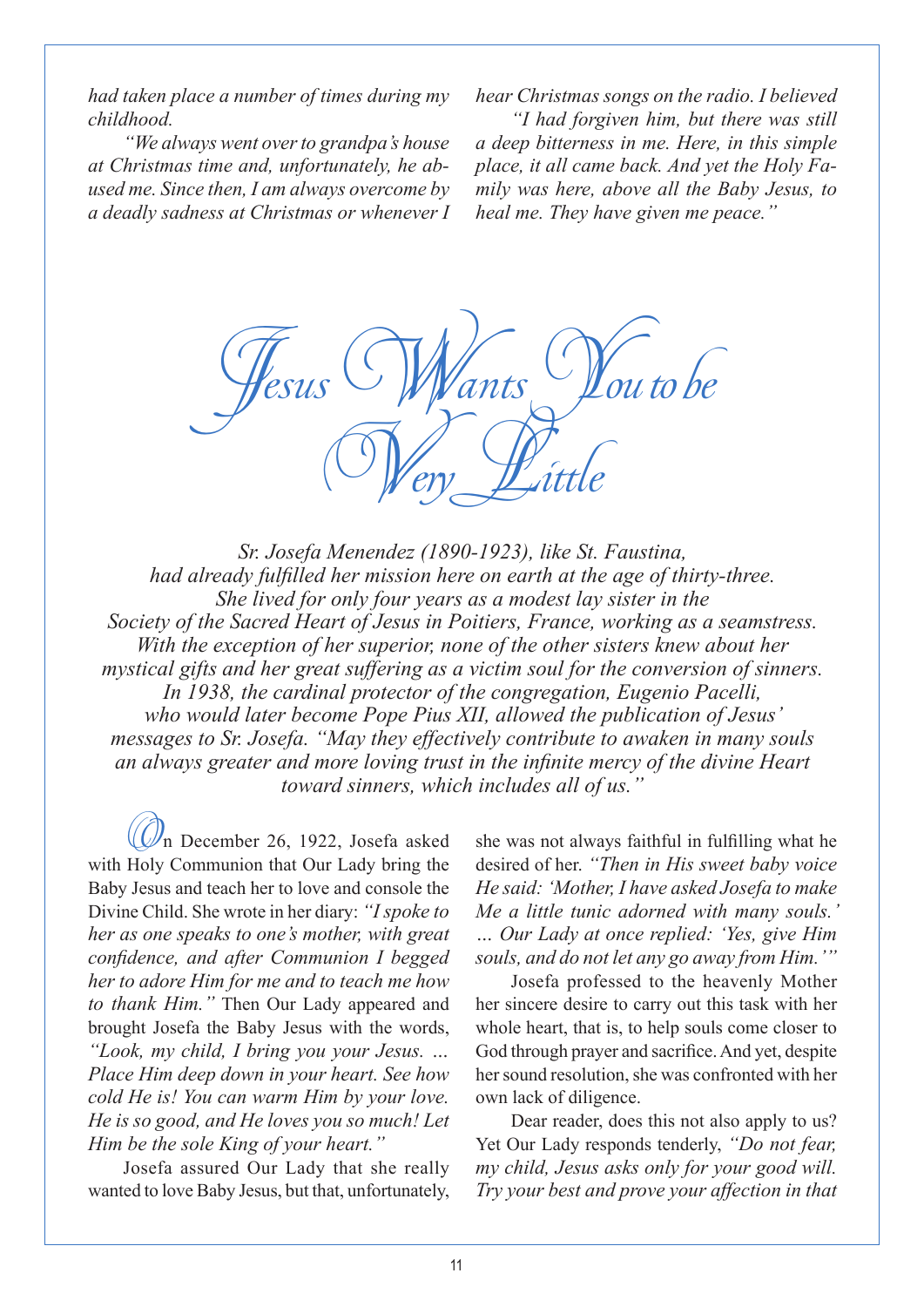*way. Do you know how to do it? Jesus wants you to be very little . . . quite tiny, so tiny that you may be able to creep in here."* With her hand she showed Josefa the small, narrow space between her heart and the Baby Jesus who was leaning on her. *"How happy you would be in there,"* Our Lady continued. Jesus encouraged her by waving His little arms, *"Just try, … and you will see!"*

Once again, Josefa asked for forgiveness for all her resistance, of which she became so deeply aware before so great a love. Our Lady responded,

*"Yes, you are right, there are moments when you are ungrateful. Do you know why? It is because you are thinking of yourself more than of Him. Do not consider whether a thing costs you or not, prove your love by doing all He asks of you. If He tells you to speak, speak. If to be silent, then keep silence. If He tells you to love, then love. What does anything matter, if He takes care of you?"*

Our Lady finally departed with the words, *"Adieu, my child, do not forget the tunic. Comfort Him and give Him souls!"*

Source: The Way of Divine Love by Sr. Josefa Menendez

*Tieces of* 

*Jesus' lesson to the Spanish victim soul Josefa Menendez pertains to all of us. It is presented with such simplicity that it may seem too childish for us adults. Yet it contains a very deep truth which is not as easy to live as it seems at first glance. Sometimes children understand it better and can even become models of love for us.* 

hat was the case for us last year during Advent. One of our sisters in Rome was teaching catechism to some children and explained to them that, in preparation for Christmas, they can prepare a warm place for Baby Jesus by placing a piece of straw in the manger for every sacrifice that they make.

Five-year-old Maria paid close attention. She is very lucky to grow up in a family where they talk openly about the faith and pray with one another. Lisa and Michael take time each evening with their children Maria and seven-year-old Francesco to pray the Rosary before a statue of Our Lady in the living room. The children usually fall asleep around the third mystery. At the end of the Rosary, however, when they bring their personal petitions to Our Lady, they are wide awake again.

The day after catechism, Maria was noticeably attentive during the Rosary, and her parents wondered why she did not fall asleep this time. After the prayer, she shed light on her "secret". Exhausted, but with a radiant smile, Maria told her mom, "Today, I can put three pieces of straw in the manger."

Somewhat surprised, Lisa asked, "Why three?" "I prayed the whole Rosary, I prayed it on my knees and I forgave Francesco."

Yes, the little ones often understand better than we adults how they can "keep the Lord warm" and show him their love.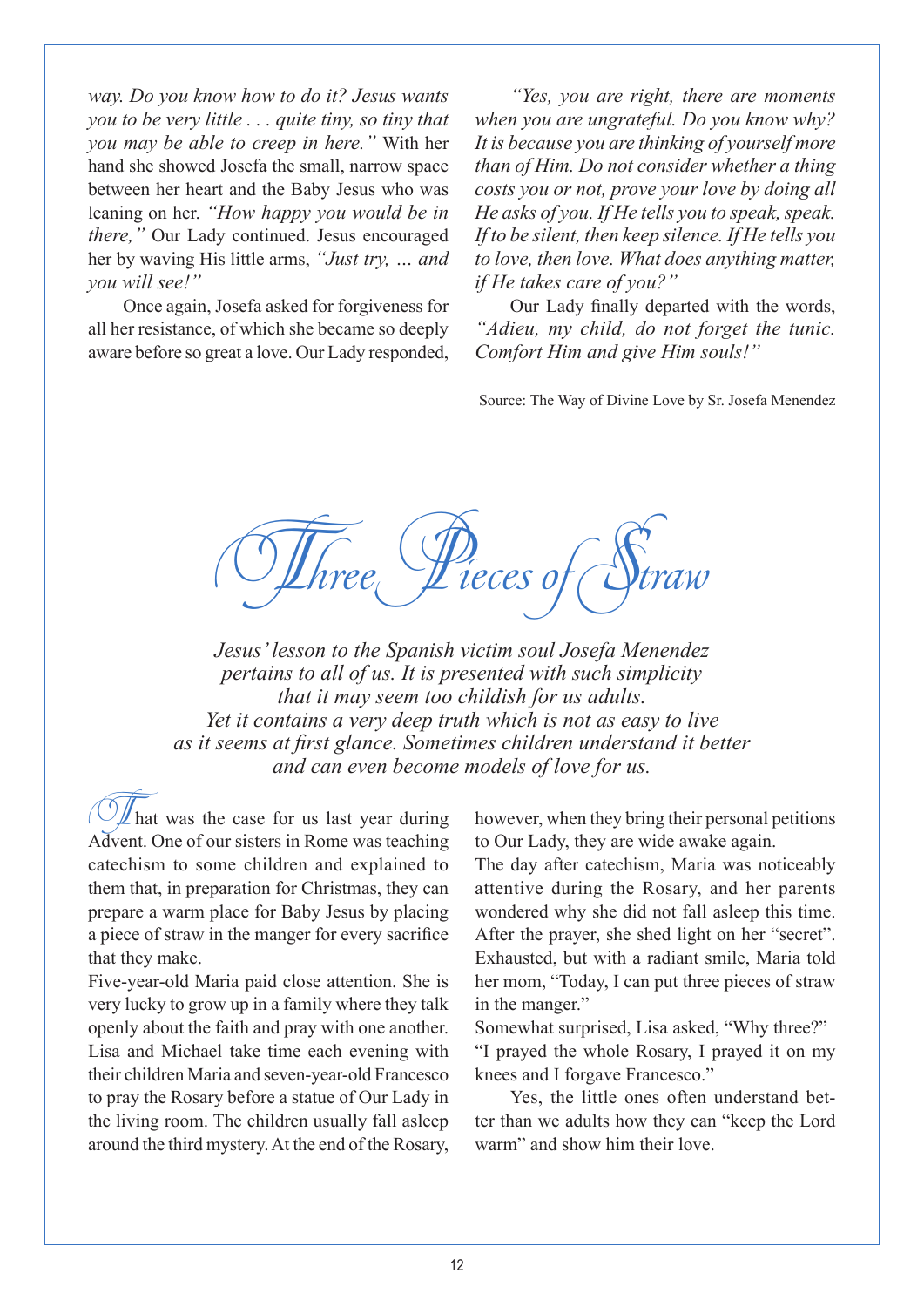$\mathbb Z$  he shepherds came to the stable in Bethlehem and adored the Child. They brought gifts, and they were happy when they left emptyhanded. Yet, a little shepherd boy secretly took something from the manger. He held it tightly in his hand so that nobody would notice.

 $\vec{l}$ eeds the

Then someone asked, *"What's in your hand?"*

*"A piece of straw,"* he responded, *"a piece of straw from the manger in which the Child was lying."*

*"Straw,"* one of them laughed, *"that's trash, throw it away."*

But the little shepherd boy shook his head. *"No,"* he persisted, *"I'm keeping it. It reminds me of the Child. Whenever I hold this piece of straw in my hand, I will remember the Child and what the angel said about him."* 

The next day, the other shepherds asked him again, *"Do you still have the straw? Yes? Get rid of it. It's really worthless."*

Yet the little shepherd knew better, *"That's not true. The Divine Child was laying on it."* 

*"So what?"* they pressed on, *"the child is precious, for sure, but what are you going to do with the straw?"*

The little shepherd, however, thought differ-

ently, *"Where else could the child have lain, poor as he is? The straw teaches me that God needs what seems worthless and little. God needs us, the little ones who cannot do much and are not worth much in the eyes of the great!"* 

The little shepherd often held the straw in his hand, remembering the angel's words and rejoicing that God loved man so much that he became little like us.

One day though, a shepherd took the straw away from him and shouted, *"You and your straw. You're driving me crazy!"* He bent the piece of straw over and over again and threw it on the ground.

The little shepherd carefully picked up his treasure, straightened it out and said to him with a sigh, *"You see, it remained what it is—a piece of straw. All your anger was unable to change it. It is easy to bend a piece of straw, and maybe you think the same thing: what is a child when we need someone stronger? But I tell you, this Child will become a man and no one will be able to overthrow him. He will endure and bear man's anger and remain what he is—God's savior for us, because not even hate can destroy God's love!"*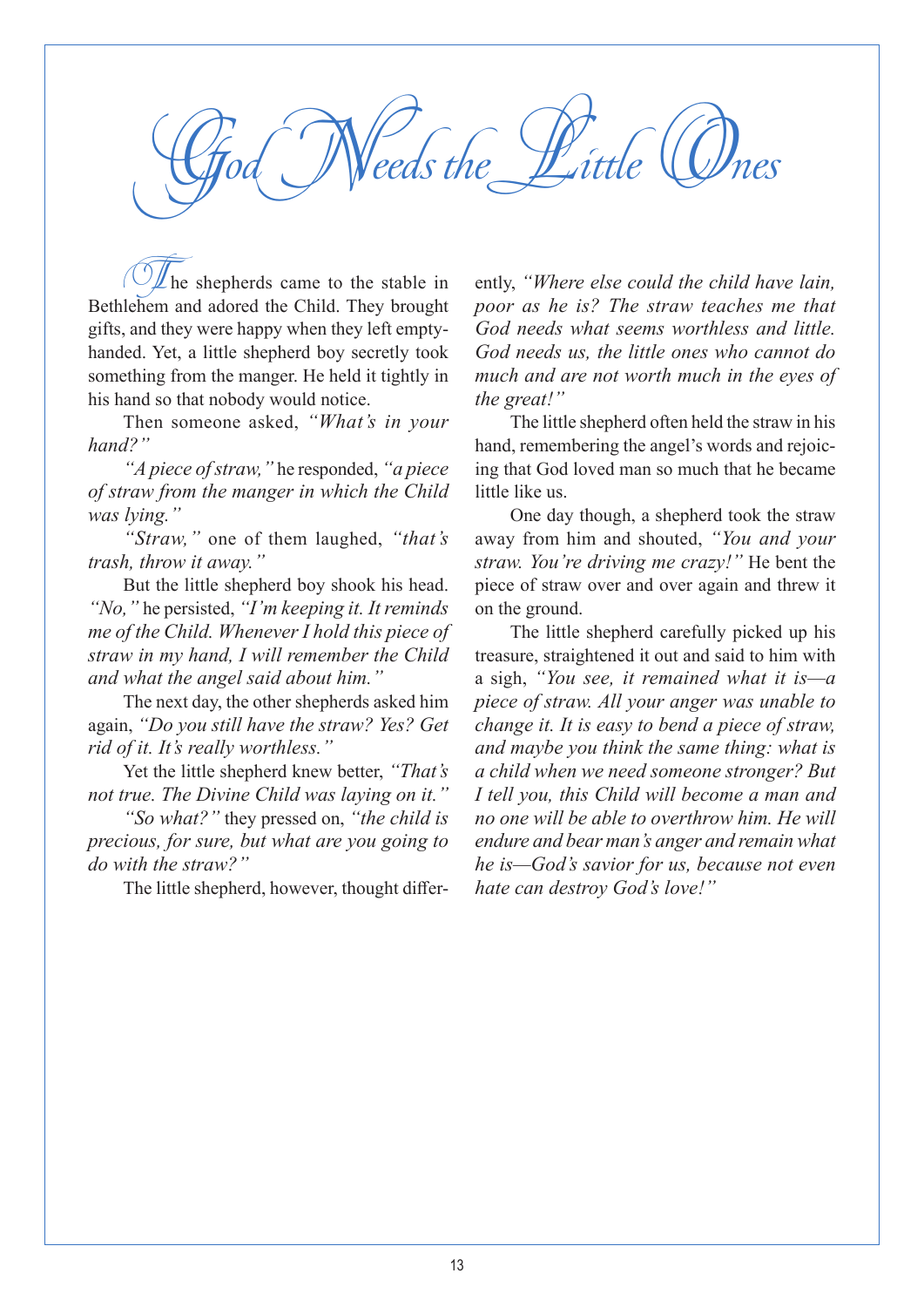$\delta$ hepherd without a

 $\mathbb{S}$ r. Florida, one of our missionaries in Sherbakty, the "Bethlehem of Kazakhstan", recounts: As I was writing Christmas cards last year and wanted to send one to my little great-nieces and nephews in Austria, I remembered a short but touching Christmas story from Mexico. Surely some of you know it. When I thought about the

children's eyes back in my snowy homeland in the Alps, my imagination came alive and started to bubble over. All at once, everything became so real before me—the shepherds suddenly had names and the angels their clothing. So, I just started to write.



Christmas will soon be here, and we are all invited to the church on this joyful feast. The little Baby is already waiting there for us, poor, but in a manger softly bedded on hay and straw. He smiles at us, as if he wants to tell us how much he loves us and how happy he is that we are with him.

It was not much different for the shepherds of Bethlehem back then, on that cold night. The stars were twinkling, and the moon was shining down on their little sheep who had all huddled very close together to stay warm with their wool. The shepherds were keeping the night watch and sitting by the fire.

Some of them had dozed off while others were by the fire warming their rough hands stiffened by the cold. Imagine, the shepherds even had names like us back home: there was a Simon, Thomas and Matthew, Peter, John and Sebastian. One of them had an especially nice name 'Godhard' which comes from 'God-heart', the one who has God in his heart.

This shepherd did not own a thing—not a sheep, not a sheepdog, he did not even have his own lantern! Nevertheless, everybody liked Godhard because he had a good heart and was always ready to help.

That night it just so happened that a ray of light broke loose from heaven and came closer and closer to earth until, all at once, a bright shining angel was hovering over the shepherds and their flocks. Everybody saw him clearly in his long, white robe which glittered as if it had been sown with diamonds. He solemnly spoke to them:

*"Do not be afraid; for behold, I proclaim to you news of great joy that will be for all the people. For today in the city of David a savior has been born for you who is Messiah and Lord. And this will be a sign for you: you will find an infant wrapped in swaddling clothes and lying in a manger."* And suddenly there was a heavenly host around the angel which sang and praised God, *"Glory to God in the highest and on earth peace to those on whom his favor rests."* 

When the angelic host departed and returned to heaven, the shepherds said to one another, *"Come, let us go to Bethlehem to adore our Redeemer. And let us not forget nice gifts, everyone should bring what they can."* 

They all set out joyfully—one carrying a woolly white lamb over his shoulders, another fresh butter in a basket, a third one had a warm fur pinned under his arm, a fourth stroked the hand-carved flute in his sack. Only Godhard's heart became heavier and heavier—he was the only one without a single possession. He would not even be able to give Jesus a handkerchief!

When the joyful horde of shepherds arrived at the grotto, their eyes lit up because everything was just as the angel had told them—the Mother